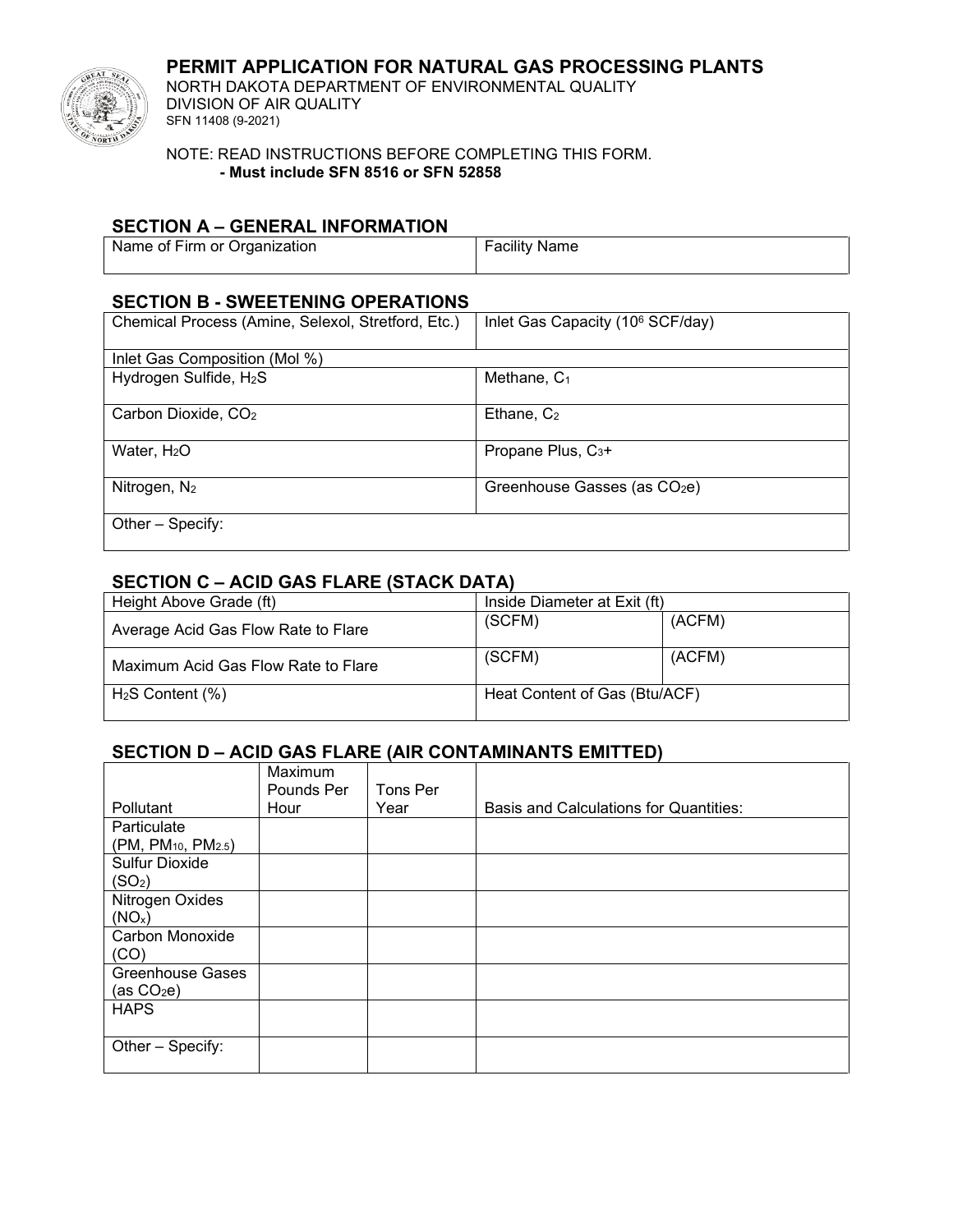#### **SECTION E – SULFUR RECOVERY OPERATIONS**

| Chemical Process (Klaus, Amoco, MRCR, etc.)                                                 |                       |  | Acid Gas Flow Rate (10 <sup>6</sup> SCF/day)         |                    |  |
|---------------------------------------------------------------------------------------------|-----------------------|--|------------------------------------------------------|--------------------|--|
| Stack Diameter (feet at top)                                                                | Gas Discharged (SCFM) |  | Exit Temp (°F)                                       | Gas Velocity (FPS) |  |
| Acid Gas Composition (Mol %)                                                                |                       |  |                                                      |                    |  |
| Hydrogen Sulfide, H <sub>2</sub> S                                                          |                       |  | Methane, C <sub>1</sub>                              |                    |  |
| Carbon Dioxide, CO <sub>2</sub>                                                             |                       |  | Ethane, $C_2$                                        |                    |  |
| Water, H <sub>2</sub> O                                                                     |                       |  | Propane Plus, C <sub>3</sub> +                       |                    |  |
| Greenhouse Gasses (as CO <sub>2</sub> e)                                                    |                       |  |                                                      |                    |  |
| Other - Specify:                                                                            |                       |  |                                                      |                    |  |
| Is a tail gas cleanup process used for reducing<br>SO <sub>2</sub> emissions?<br>Yes<br>No. |                       |  | Tail Gas Cleanup Process (CBA, Dulfreen, SCOT, etc.) |                    |  |
| Overall Recovery Efficiency (%)                                                             |                       |  | Elemental Sulfur Recovered (LT/Day)                  |                    |  |

## **SECTION F – TAIL GAS INCINERATOR (OPERATIONS)**

| Name of Incinerator Manufacturer   |                       |  |  |
|------------------------------------|-----------------------|--|--|
| Model Number                       | Heat Release (Btu/hr) |  |  |
| Inlet Gas Composition (Mol %)      |                       |  |  |
| Hydrogen Sulfide, H <sub>2</sub> S | Nitrogen, N           |  |  |
| Carbon Dioxide, CO <sub>2</sub>    | Water, $H2O$          |  |  |
| Other - Specify:                   |                       |  |  |

# **SECTION G – TAIL GAS INCINERATOR (STACK DATA)**

| Height Above Grade (ft)              | Inside Diameter at Exit (ft)       |        |
|--------------------------------------|------------------------------------|--------|
| Gas Temperature at Exit (Average °F) | Gas Velocity at Exit (Average FPS) |        |
| Average Acid Gas Flow Rate to Flare  | (SCFM)                             | (ACFM) |
| Maximum Acid Gas Flow Rate to Flare  | (SCFM)                             | (ACFM) |